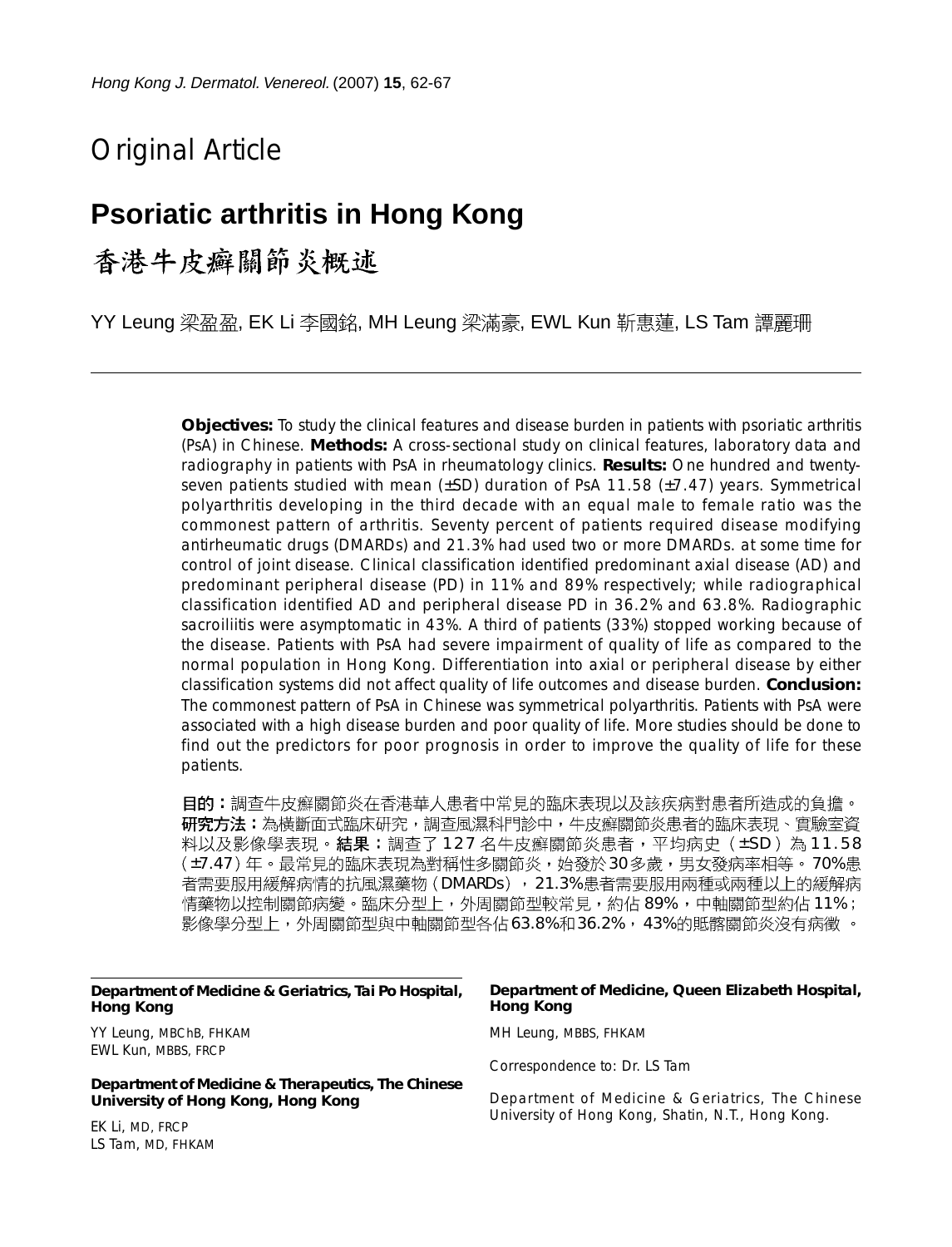1/3 (33%) 患者因患病而停止工作。與香港成人正常生命質量標準值相比,牛皮癬關節炎患者 生命質量嚴重受損,受損程度與疾病的臨床或影像學分型無關。結論:香港華人牛皮癬關節炎患 者最常見的臨床表現為不對稱性關節炎,該病可造成患者嚴重的疾病負擔與生命質量的受損。為 改善患者的生命質量,需進一步研究影響該疾病預後的因素。

**Keywords:** Clinical features, pattern of disease, psoriatic arthritis

關鍵詞:臨床表現,疾病負擔,牛皮癬關節炎

## **Introduction**

Psoriatic arthritis (PsA), a chronic systemic inflammatory disease characterised by the association of arthritis and psoriasis, follows a heterogeneous and variable clinical course. In the past, seronegativity for rheumatoid factor has been a requirement for the diagnosis. However, over 10 percent of patients with uncomplicated psoriasis and up to 15 percent of the normal population have rheumatoid factor present in their serum. As a result, the term "usually seronegative" arthritis is most suitable for psoriatic arthritis.<sup>1</sup> Psoriatic arthritis affects women and men equally, $1$  with an incidence of approximately 6 per 100,000 per year,<sup>2</sup> and a prevalence of about one to two per 1,000.2 Estimates of the prevalence of psoriatic arthritis among patients with psoriasis vary from 4 to 6 percent up to 30 percent.<sup>2</sup> While some patients have mild disease that is adequately responsive to mild therapeutic intervention, other have a severe erosive arthropathy is often refractory to several treatment and may be associated with functional disability and accelerated morbidity. PsA is recognised as a unique entity with chronic inflammatory changes over joint or enthesis in association with psoriasis. Specific clinical features that distinguish PsA from other arthropathies include nail dystrophies, distal phalangeal joint (DIPJ) involvement, dactylitis, enthesitis, osteolysis, periarticular new bone formation, asymmetrical sacroiliitis and spondylitis. PsA has a wide range of clinical manifestations and subgroups have been used since 70s. Five patterns of disease subgroups were described by Moll and Wright, including DIPJ-only,

asymmetrical oligoarthritis, symmetrical polyarthritis, spondylitis, and arthritis mutilans.3 Considerable overlaps between subgroups have been recognised. Some authors suggested subclassification into two broad subsets: peripheral disease (PD) and axial disease (AD).4 There are no literature on PsA in Chinese. In this study, we aim to evaluate the clinical feature and burden of disease of PsA in Chinese.

### **Methods**

*Patient population and clinical assessment* One hundred and twenty-seven adult patients followed up in three regional secondary and tertiary referral rheumatology outpatient clinics from January to June 2006 were recruited and assessed in separate sections. All patients fulfilled the Classification of Psoriatic Arthritis (CASPAR) criteria for PsA.<sup>5</sup> The CASPAR criteria was recently developed by a prospective, multi-centered observational study and as an agreed and validated classification for PsA. It gives a sensitivity and specificity of 0.914 and 0.987 to classify PsA from NonPsA. The study protocol was reviewed and approved by the Joint Chinese University of Hong Kong − New Territories East Cluster (CUHK-NTEC) and Kowloon Central/Kowloon East Cluster (KC/KE) clinical research ethics committees. Prior to entry of the study, participants were informed of the nature and purpose of study, and informed consent were obtained.

A standardised protocol was used in the assessment. Demographic data collected in this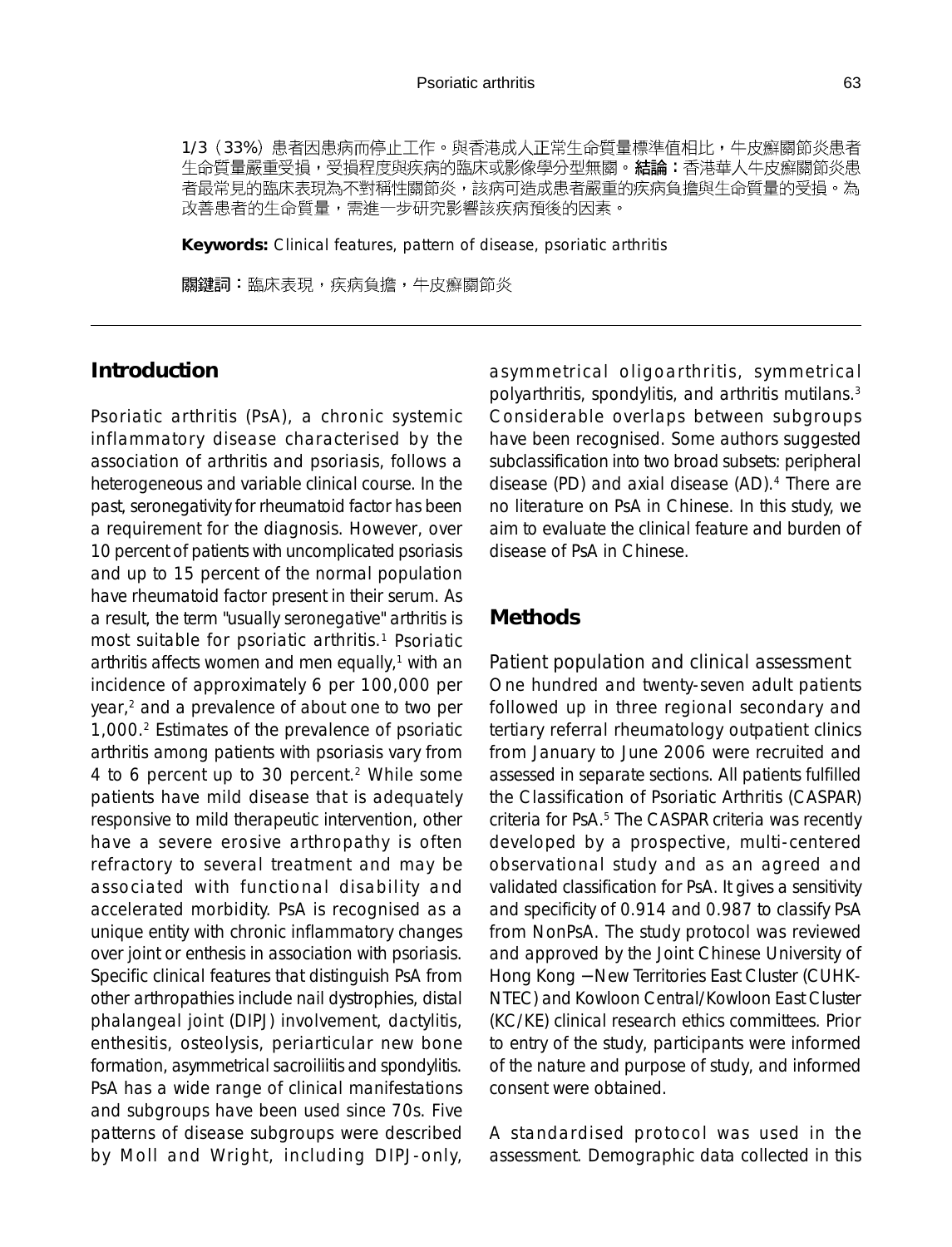study included age, sex, age at psoriasis and PsA onset, family history of psoriasis or PsA, exposure to disease modifying anti-rheumatic drugs (DMARDs) and current medications. Burden of disease and social impact were assessed by questions on unemployment, change of job nature, experience of income loss and social welfare dependence as a result of the disease. Tender and swollen joint counts were recorded on 68/66 diarthrodial joint charts. Enthesitis was assessed and scored using the Maastricht Ankylosing Spondylitis Entheses Score (MASES).<sup>6</sup> Dactylitis and its count (1-20) was recorded. Psoriasis lesions were assessed by means of psoriasis area-andseverity index (PASI), $<sup>7</sup>$  and nail dystrophy were</sup> recorded. Spinal motion measurements including cervical rotation, modified Schober's test, targusto-wall distance, spinal lateral flexion and chest expansion were performed. The better of two attempts were recorded. Patients' and Physician's global assessments of health were recorded on a 10 and 5-point scale. Physical function was evaluated with Health Assessment Questionnaire score (HAQ) and the American College of Rheumatology revised Steinbrocker criteria.8 Chinese (Hong Kong) version of Medical Outcomes Study Short Form Survey (SF-36)<sup>9</sup> were recorded and the Hong Kong specific norm based summary scores were formulated.<sup>10</sup>

## *Radiology*

Plain radiography of hands, wrists and sacroiliac joints were taken. All films were read and agreed by a radiologist and a rheumatologist trained in the field. The presence of erosions in hands and wrists; and sacroiliitis of grade 2 or above was recorded.

#### *Subgroup classification*

Patients were subgrouped by two subclassification systems. The first is clinical classification. Predominant spondylitis was sub-classified by the attending rheumatologists, based on the presence of inflammatory back pain and limitation in spinal mobility. The rest of patients were sub-classified as predominant peripheral disease. The second is radiographic classification. Axial disease (AD) was defined by the presence of sacroiliitis with or without peripheral arthritis, while peripheral disease (PD) was the absence of sacroiliitis.

### *Disease activity*

Active disease was defined by having 3 or more tender and swollen joints at clinic visit. For patients with pure spondylitis, active disease was defined by Bath Ankylosing Spondylitis Disease Activity Index (BASDAI)  $>40$  and back pain  $>40$  mm on a 100 mm visual analog scale.

#### *Statistical analysis*

The statistical analysis was done by the Statistical Package for Social Science (Windows version 10, SPSS Inc, Chicago, US). Descriptive analyses on demographic data were performed. Clinical and biochemical parameters of patients were expressed as percentages and means (±SD).

### **Results**

#### *Demographic and clinical features*

The mean age of the cohort was  $48.4$  ( $\pm$ 12) years. Male and female were equally affected (M/F ratio 0.98). The mean age of onset of PsA was 38.8 (±11.8) years, duration of psoriasis and PsA were 11.6  $(\pm 7.47)$  and 9.6  $(\pm 7.66)$  years. Psoriasis preceded PsA in 60.4% of the patients by 5.4 (±4.8) years. Family history of psoriasis or PsA was reported in 13.4%. Enthesitis, dactylitis and nail dystrophy were present in 49.6%, 22% and 74.2% respectively. The majority (95.3%) of patients had psoriasis lesions at the time of the survey, with a mean PASI score of 5.1 (±7.2). Seventy percent of patients had DMARD exposure and 21.3% had used two or more DMARDs. At the time of the survey, 40.2% and 18.1% were taking methotrexate and sulphasalazine respectively; while 16.5% were taking two or more DMARDs. Twenty-five percent and 20.5% were using traditional Chinese medicine and acupuncture (Table 1). Only one patient had been on biological agent for psoriasis but was stopped 6 months before this survey due to lack of efficacy.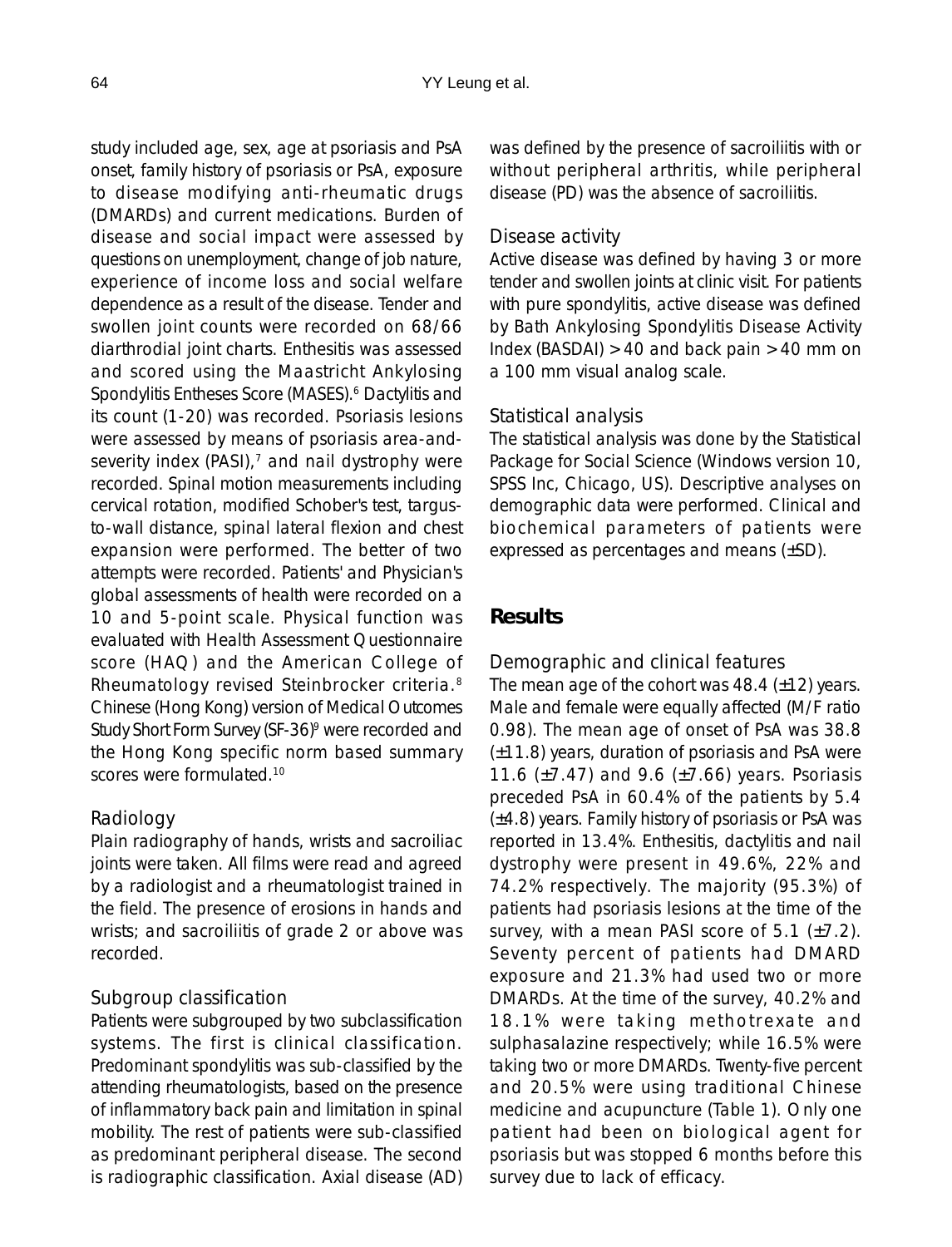|                                     | Proportion (%)      | Mean (±SD)         |
|-------------------------------------|---------------------|--------------------|
| Demographics                        |                     |                    |
| M/F ratio                           | 63/64               | 0.98               |
| Age (years)                         |                     | 48.4 $(\pm 12)$    |
| Age at onset of PsA (years)         |                     | 38.8 (±11.8)       |
| Duration of psoriasis (years)       |                     | 11.6 $(\pm 7.5)$   |
| Duration of PsA (years)             |                     | $9.6 \ (\pm 7.7)$  |
| Physician's global assessment (0-5) |                     | $2.08 (\pm 0.96)$  |
| Patients' global assessment (0-10)  |                     | 4.41 $(\pm 2.26)$  |
| Swollen joint count (0-66)          |                     | 4.4 $(\pm 6.94)$   |
| Tender joint count (0-68)           |                     | $3.9 \ (\pm 5.25)$ |
| Damage joint count (0-68)           |                     | $3.63 (\pm 4.96)$  |
| Pain VAS (0-100)                    |                     |                    |
| Global pain                         |                     | 43.39 (±24.8)      |
| Peripheral joint pain               |                     | 41.46 (±24.3)      |
| Back pain                           |                     | 27.24 (±24.5)      |
| Dactylitis                          |                     | (22)               |
| Dactylitis (0-20)                   | $0.67 (\pm 1.46)$   |                    |
| <b>Enthesitis</b>                   |                     | (49.6)             |
| <b>MASES</b>                        | $1.45 \ (\pm 0.5)$  |                    |
| Skin psoriasis                      |                     | 121 (95.3)         |
| PASI                                | 5.07 $(\pm 7.23)$   |                    |
| Clinical subclass                   |                     |                    |
| Predominant peripheral              |                     | 113 (89)           |
| Predominant spondylitis             |                     | 14 (11)            |
| Radiography                         |                     |                    |
| Erosions                            |                     | 65 (51.2)          |
| Sacroiliitis                        |                     | 42 (36.2)          |
| <b>HAQ</b>                          | $0.65 \ (\pm 0.64)$ |                    |
| SF-36                               |                     |                    |
| PCS                                 | 32.48 (±14.56)      |                    |
| <b>MCS</b>                          | 46.39 (±12.02)      |                    |

Table 1. Demographic and patient characteristics of PsA (n=127).

PsA: psoriatic arthritis; VAS: visual analog scale; PASI: Psoriatic Area-and-severity Index; DIPJ: distal interphalangeal joint; HAQ: Health Assessment Questionnaire score; SF-36: Medical Outcomes Study Short Form Survey; PCS: Hong Kong specific norm based physical component summary score; MCS: Hong Kong specific norm based mental component summary score; DMARDs: disease modifying anti-rheumatic drugs.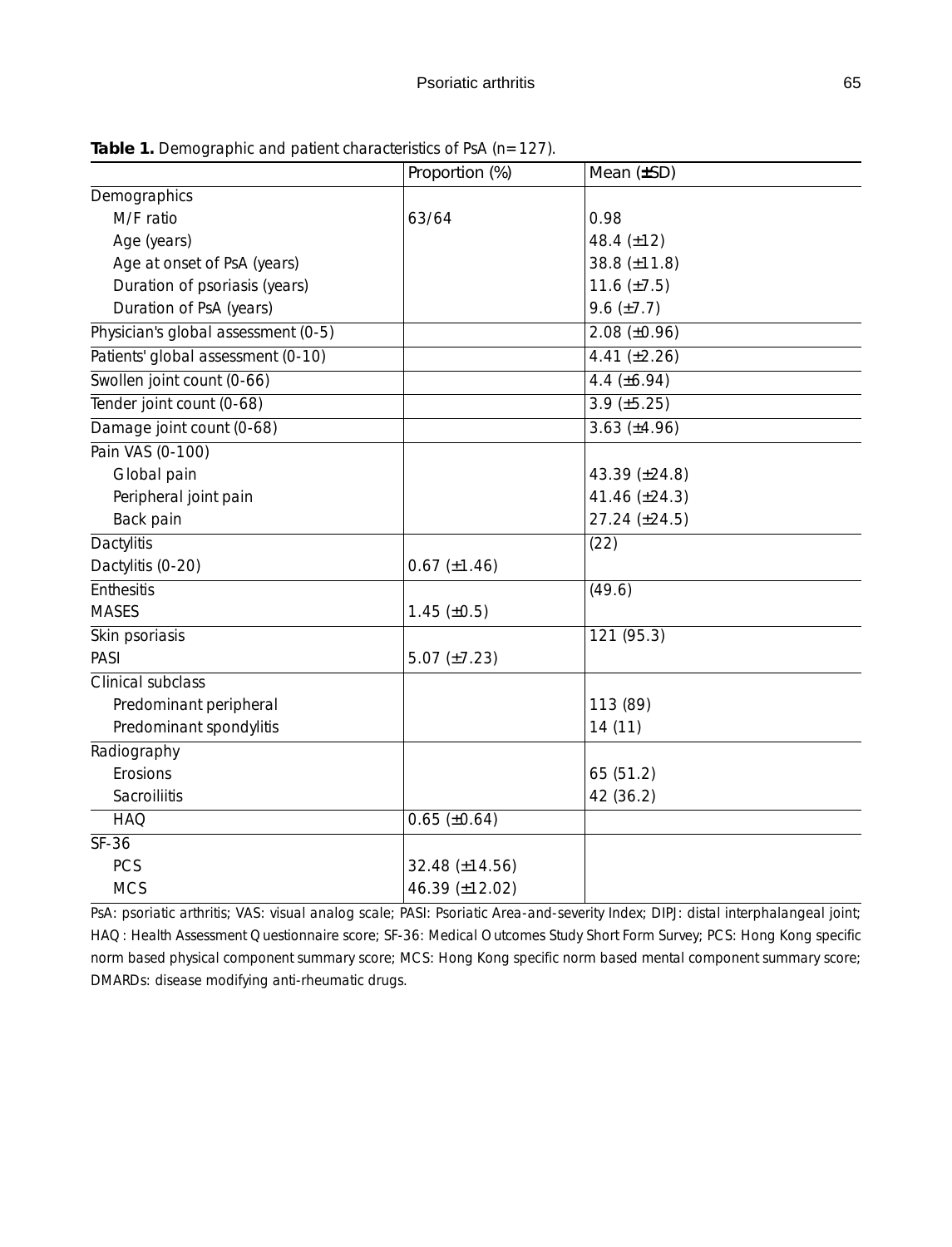#### *Pattern of disease*

Using the Moll and Wright classification,<sup>3</sup> symmetrical polyarthritis was the commonest subtype (50%), followed by asymmetrical oligoarthritis (37%). Predominant spondylitis occurred in 11%, DIPJ and arthritis mutilans did not stand alone as subtypes. DIPJ involvement was present in 40.2%. Using the clinical subclassification, predominant spondylitis occurred in fourteen patients (11%). Twelve had radiographic sacroiliitis, while two (14.3%) did not have sacroiliitis and was subclassified as PD by the radiographic classification system. With 116 sets of radiography available, 36.8% and 63.2% were classified as AD and PD respectively using the radiographic subclassification. A high proportion (42.9%) of patients with radiographic AD were asymptomatic for back pain during clinic visit. On detail questioning, 28.6% of patients with radiographic AD did not recall occurrence of any inflammatory back pain.

#### *Disease activity and burden of disease*

Thirty-seven patients (29%) had active disease. Among these patients, 27 were on stable dose of DMARDs, 3 stopped DMARDs due to side effects, 2 patients were newly diagnosed to have PsA and 5 (including 2 with active spondylitis) were on nonsteroidal anti-inflammatory drugs only. A third of patients (33%) stopped working because of the disease. A quarter (26%) was on social security assistance. Family income was reduced in 39.4% of patients and 29% of patients changed the job nature after the onset of PsA.

Patients with PsA had severe impairment of quality of life as compared to the normal population in Hong Kong.11 The lowest (worse) SF-36 scores were in the area of role limitation attribute to physical function and general health perceptions. The highest (better) scores were in the areas of social functioning and mental health, yet were all significantly lower (worse) than that of normal population. The impairment was more prominent in the group with active disease. The overall pattern of SF-36 subscale scores were comparable to that reported in previous study.12 Both the physical and mental health summary sores were below the norm of 50 for Hong Kong population.<sup>10</sup> The physical health summary score impairment was greater. The mean Hong Kong specific norm based scoring of physical component summary (PCS) and mental component summary (MCS) were 32.5 (±14.6) and 46.4 (±12.0) respectively. Differentiation into axial or peripheral disease by either classification systems did not affect quality of life outcomes and disease burden (Table 1).

## **Discussion**

There is paucity of data in Chinese patients suffering from PsA. This is the first description study of clinical features of patients with PsA in Hong Kong. The clinical presentations, disease severity, quality of life and burden of PsA were described. Consistent with previous studies, the peak age of onset of PsA was in the third decades. Psoriasis skin disease usually precedes PsA. Predominant spondylitis subtype occurred in 11%. Axial disease defined as grade 2 or above sacroiliitis on plain X-ray occurred in a third. Asymptomatic spondylitis is common in our cohort. Poor concordance of between clinical inflammatory spinal symptoms and radiographic axial disease has been described.13,14

PsA has a wide range of heterogeneous clinical presentation. Five patterns of disease subgroups were first described by Moll and Wright. Differentiation into asymmetrical oligoarthritis and symmetrical polyarthritis was shown to be changing over time<sup>15</sup> and with DMARD treatment,4,15 that limits its validity in subgroup classification. A two-subgroup classification system that classifies PsA into axial or peripheral disease has been advocated.4 However, the definition of axial disease is controversial.<sup>16</sup> There were basically two subclassification systems used in the literature. The first is subclassification by clinical grounds with